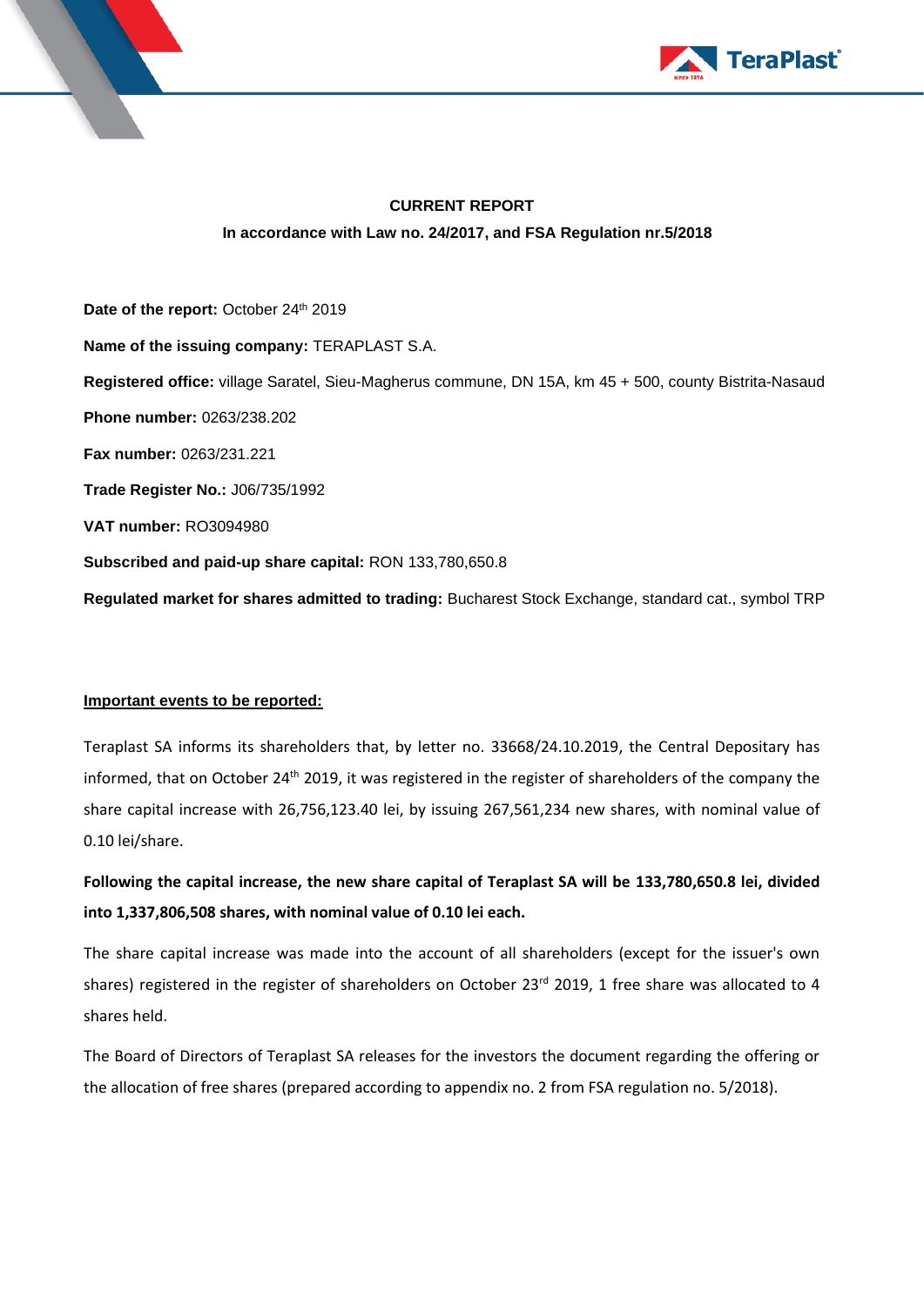

# **Appendix 2:**

## **Minimum content of shareholders information paper on offering or assigning free shares without a cash consideration**

#### **1. Responsible persons**

# **1.1.** *The name and the function of the private person and/or the name and the headquarters address of the legal person responsible for the information included in the presentation document*

Teraplast SA, headquartered in village Saratel, Sieu-Magherus, DN 15A, km 45 + 500, county Bistrita-Nasaud, Romania, Zip Code 427301, registered with the Trade Register No. J06/735/1992, Sole registration number at the Trade Register Office No. 309498, bank account RO55 BTRL 0060 1202 A608 75XX opened at Banca Transilvania SA, Bistrita, represented by Mr. Alexandru STÂNEAN Chief Executive Officer.

### **1.2.** *Declarations of the responsible persons mentioned at the point 1.1 of which to appear that the information included in the presentation document are, in their knowledge, in conformity with reality.*

After verifying the content of this prospect, the company Teraplast SA, represented by Mr. Alexandru STÂNEAN, Chief Executive Officer, accepts the responsibility for the content and certifies that the released information are in conformity with reality and they do not contain omissions or untrue declarations designed to affect significantly the content of the document.

### **2. General information about the issuer**

# **2.1.** *Name, headquarter, trade register number, Sole registration number at the Trade Register Office*

**Name of issuer:** Company TERAPLAST S.A.

**Headquarters:** village Saratel, Sieu-Magherus, DN 15A, km 45 + 500, county Bistrita-Nasaud, Romania, Zip Code 427301.

**Company registration:** registered with the Trade Register No. J06/735/1992, Sole registration number at the Trade Register Office No. 3094980

#### **2.2.** *Social capital before the increase:*

| $\bullet$ | The value of the subscribed and paid share capital: | RON 107,024,527.40   |
|-----------|-----------------------------------------------------|----------------------|
| $\bullet$ | The number of shares:                               | 1,070,245,274 shares |
| $\bullet$ | The nominal value of each share:                    | 0.10 lei             |

#### **3. Information regarding the shares offered for free to the shareholders**

# **3.1. The formalities which decides the increase of the share capital which involves offering for free the issued shares to the existing shareholders.**

By the General Meeting of Shareholders decision, dated April 25<sup>th</sup> 2019, approved the increase of the share capital with RON 26,756,123.4 by releasing of 267,561,234 new shares, with a reference value of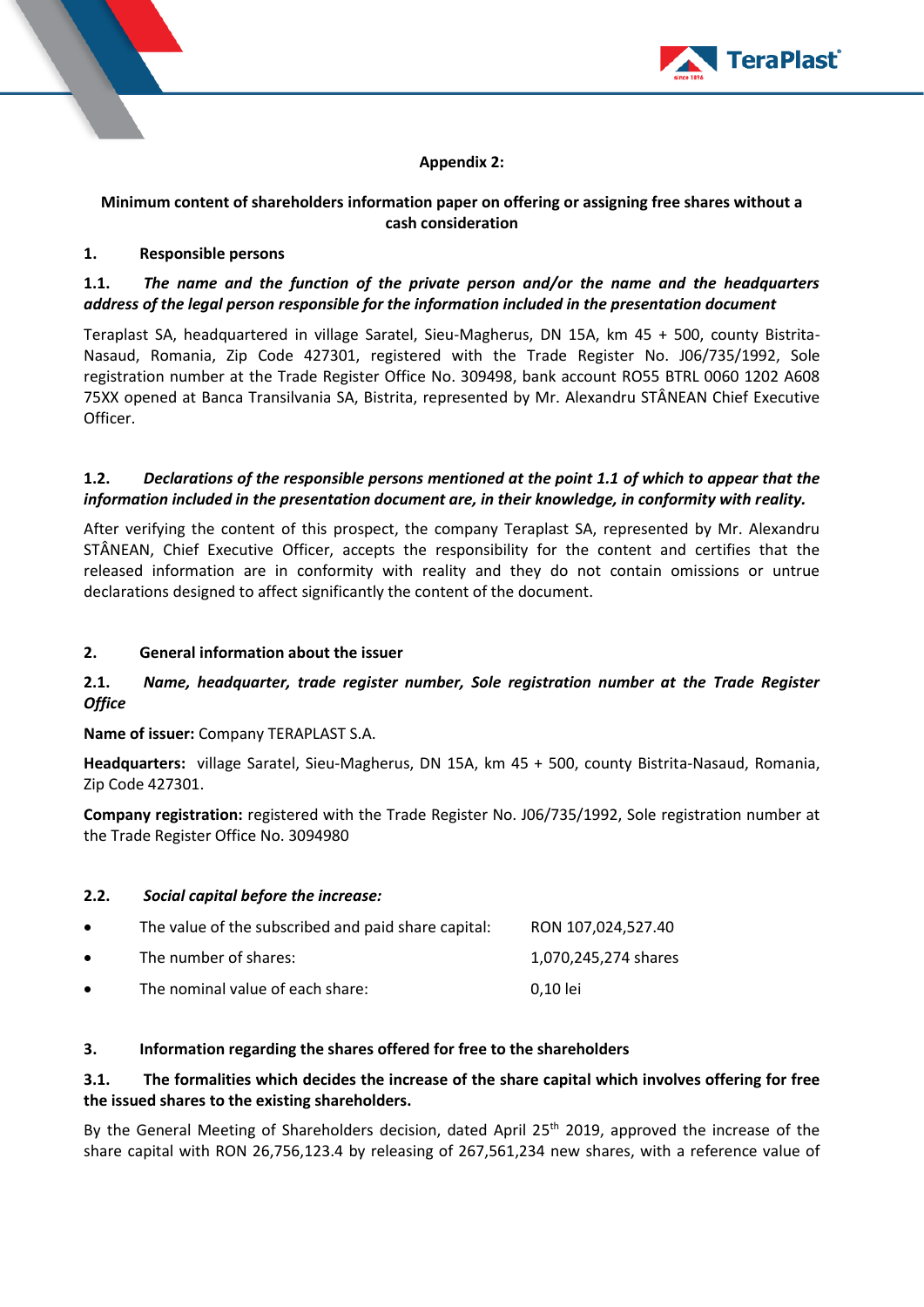

0.10 lei/share, as well the determination of the price 0,28 lei for the compensation of the fractions of shares following the application of the algorithm and the rounding of the results to the lower inferior, in accordance with the applicable legal provisions.

The share capital increase will be made by incorporating the reserves in amount of 26.756.123,4 lei, constituted from the net profit of 2018, and by releasing of 267,561,234 new shares with a reference value of 0.10 lei/share. The new released shares will not modify the shareholders percentage and will be distributed for free to all company's shareholders, registered in the Shareholders' Registry, at the registration date established by this Decision, as of October 23 $^{\text{rd}}$  2019. The capital increase is made in order to support the current activity of the company. Every shareholder registered in the Shareholders' Registry at the registration date shall receive 1 new share for every 4 owned shares.

By decision no.57 of October 21<sup>st</sup> 2019 the Board of Directors of TERAPLAST S.A. approved the date of November 06<sup>th</sup> 2019 as the date of payment of the compensation of the fractions of shares following the application of the algorithm and the rounding of the results to the lower inferior.

## **3.2.** *The registration date established by GMS/or BD, for the identification of the shareholders which will benefit of the offering or allocation of free shares.*

Registration date approved by the Board of Directors for the shareholders identification is October 23rd 2019.

## **3.3.** *The description of the share capital increase:*

**The reason for the share capital increase:** The amounts obtained from the share capital increase will be used to support the current activity of the company.

- **The amount and the source for the capital increase:** The share capital increase will be made by incorporating the reserves in amount of RON 26,756,123.4, constituted from the net profit of the previous years.

- **The number of issued shares by the capital increase:** 267,561,234 new shares will be issued, with a nominal value of 0.10 lei / share.

# **3.4.** *Description of the type and the class of the shares which will be offered or allocated. The number of shares allocated for free for each owned share.*

The securities offered are registered dematerialized shares, traded on the Standard category at the Bucharest Stock Exchange.

Each shareholder registered at October 23<sup>rd</sup> 2019 will receive a number of 1 new share for each 4 held shares.

#### **3.5.** *The value of the increased share capital*

The value of the increased share capital is RON 133,780,650.8